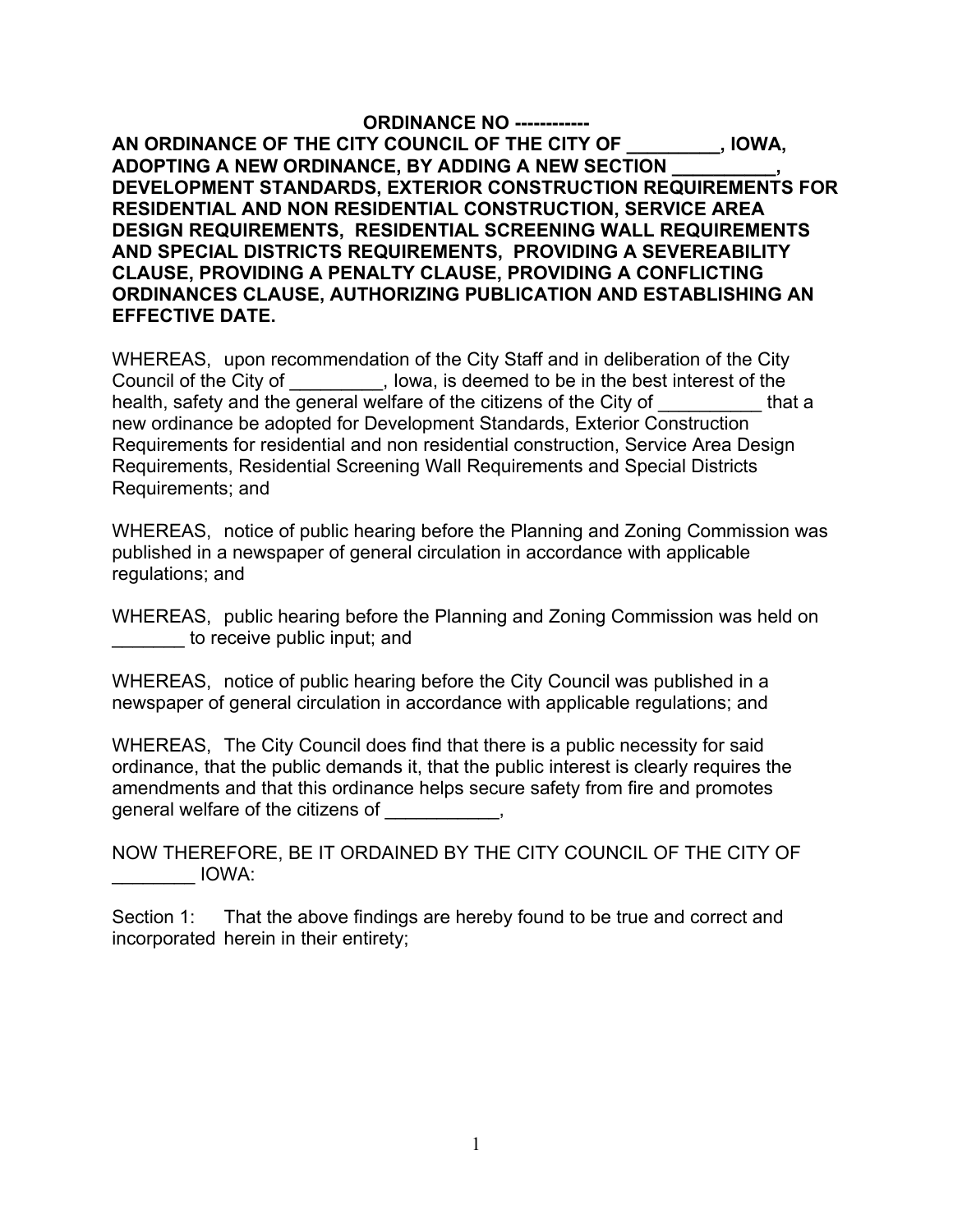## Section 2: **Development Standards**

# **A. Definitions**

Residential buildings shall mean those buildings utilized for a single family, twofamily, and multiple family dwelling, related to accessory use as a primary residential unit.

Nonresidential building shall mean those buildings utilized for use other than single family, two- family and multiple family dwelling related to accessory use as a primary non-residential building.

Masonry materials shall mean and include that form of construction defined below and composed of clay brick, stone, decorative concrete masonry unit, rock or other materials of equal characteristics laid up unit upon unit set and bonded to one another in mortar. It shall not include concrete masonry units commonly referred to as plain smooth concrete block.

Hard Fired Brick – Includes Severe Weather rated kiln fired clay or slate material, can include concrete brick if it is to the same ASTM C216 or C652 standard and severe weather rated as typical fired clay brick; minimum thickness of two and one quarter inches when applied as a veneer, and shall not include underfired clay, sand or shale.

Stone – Includes naturally occurring granite, marble, limestone, slate, river rock, and other similar hard and durable all weather stone that is customarily used in exterior building construction; may also include cast or manufactured stone product, provided that such product yields a highly textured stone-like appearance, its coloration is integral to the masonry material and shall not be painted on, and it is demonstrated to be highly durable and maintenance free; natural or manmade stone shall have a minimum thickness of three and five eighths inches when applied as a veneer

Decorative Concrete Masonry Units - Includes highly textured finish, such as split faced, indented, hammered, fluted, ribbed or similar architectural finish; coloration shall be integral to the masonry material and shall not be painted on; minimum thickness of three and five eighths inches when applied as a veneer; shall include light weight and featherweight decorative masonry units.

Precast concrete panels – Includes products often associated with Tilt Up Wall Construction but only allowed if post-constructed wall areas are then covered by defined masonry materials that can be laid upon unit by unit set and bonded to one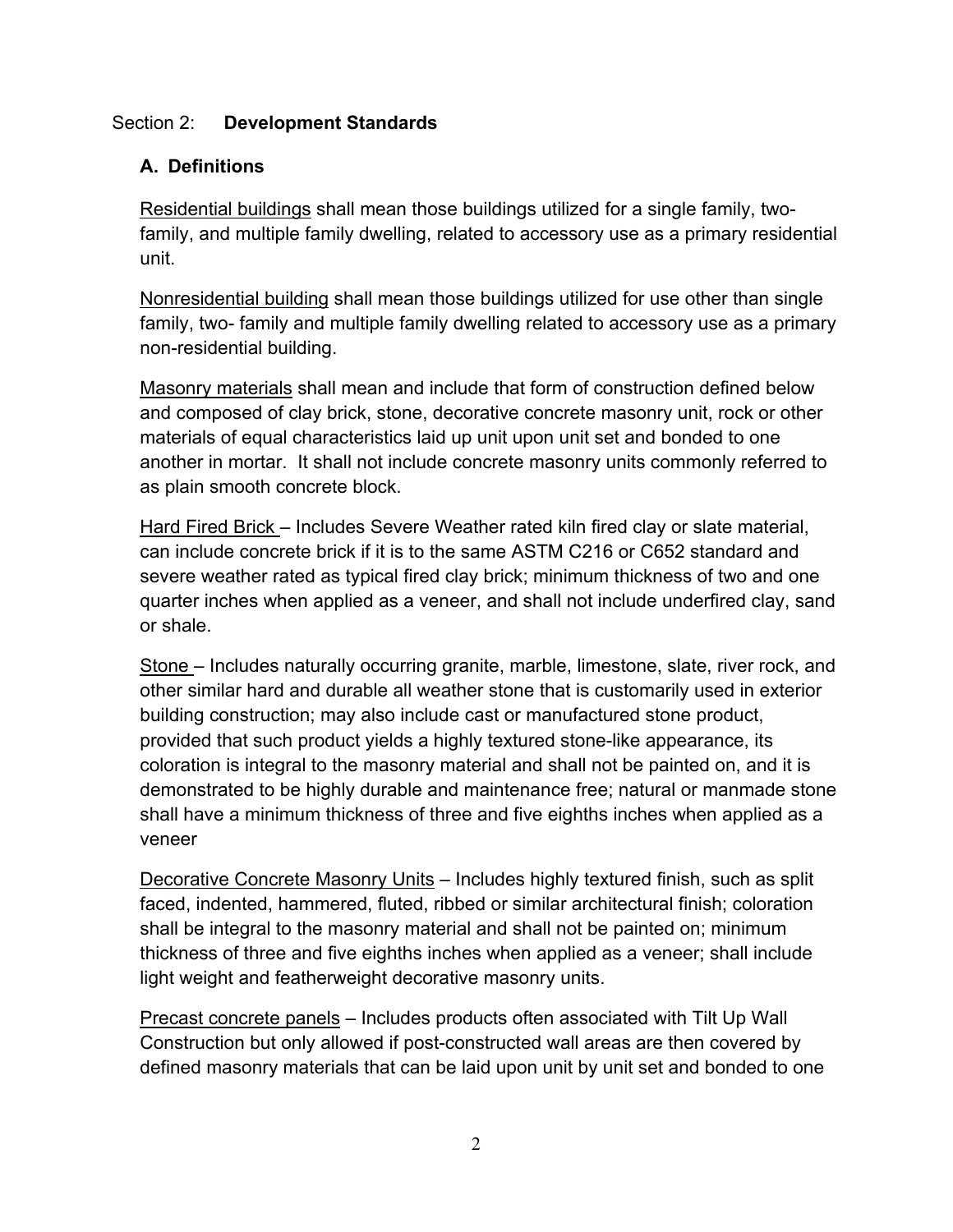another in mortar and meet the required percentage of coverage as defined in this ordinance

The following materials shall not qualify nor be defined as "masonry construction" in meeting the minimum requirements for exterior construction of buildings, unless specifically approved by variance:

- Stucco, exterior plaster, adobe or mortar wash surface material
- Exterior insulation and finish systems (EIFS), acrylic matrix, synthetic plaster, or other similar synthetic material
- Cementitious fiber board siding (such as "Hardy Plank" or "Hardy Board")

## **B. Exterior Construction Requirements**

- 1. Residential Masonry Construction Standards
	- a. Single Family- All single family residential buildings within the various zoning districts including townhomes and duplexes shall be constructed of exterior fire resistant masonry construction having at least eighty five percent (85%) of the total exterior walls above grade level and below the first floor plate line, excluding doors and windows, constructed of severe weather rated brick or other defined masonry veneer. The second floor or higher elevations above the first floor shall have exterior fire resistant construction having at least seventy five percent (75%) of the total exterior walls constructed of severe weather rated brick or other defined masonry veneer. Three-step hard coat stucco as approved by the City in accordance with the City's building code and fire prevention code may be considered on case by case basis to encourage architectural creativity. Exterior Insulated Finishing System (EIFS) shall not be permitted.
	- b. Multi-family- All principal and accessory buildings located in the multifamily zoning district shall have at least seventy-five percent (75%) of the total exterior walls, excluding doors and windows, constructed of brick, stone, or a combination of either materials or other defined masonry products. Three step hard coat stucco exceptions to the above requirements may be considered by the City Council on case-by-case basis.
	- c. Manufactured homes shall meet all the above requirements for singlefamily residential construction standards.
	- d. Mobile Homes shall be permitted only in a mobile home park and are exempt from the above construction requirements.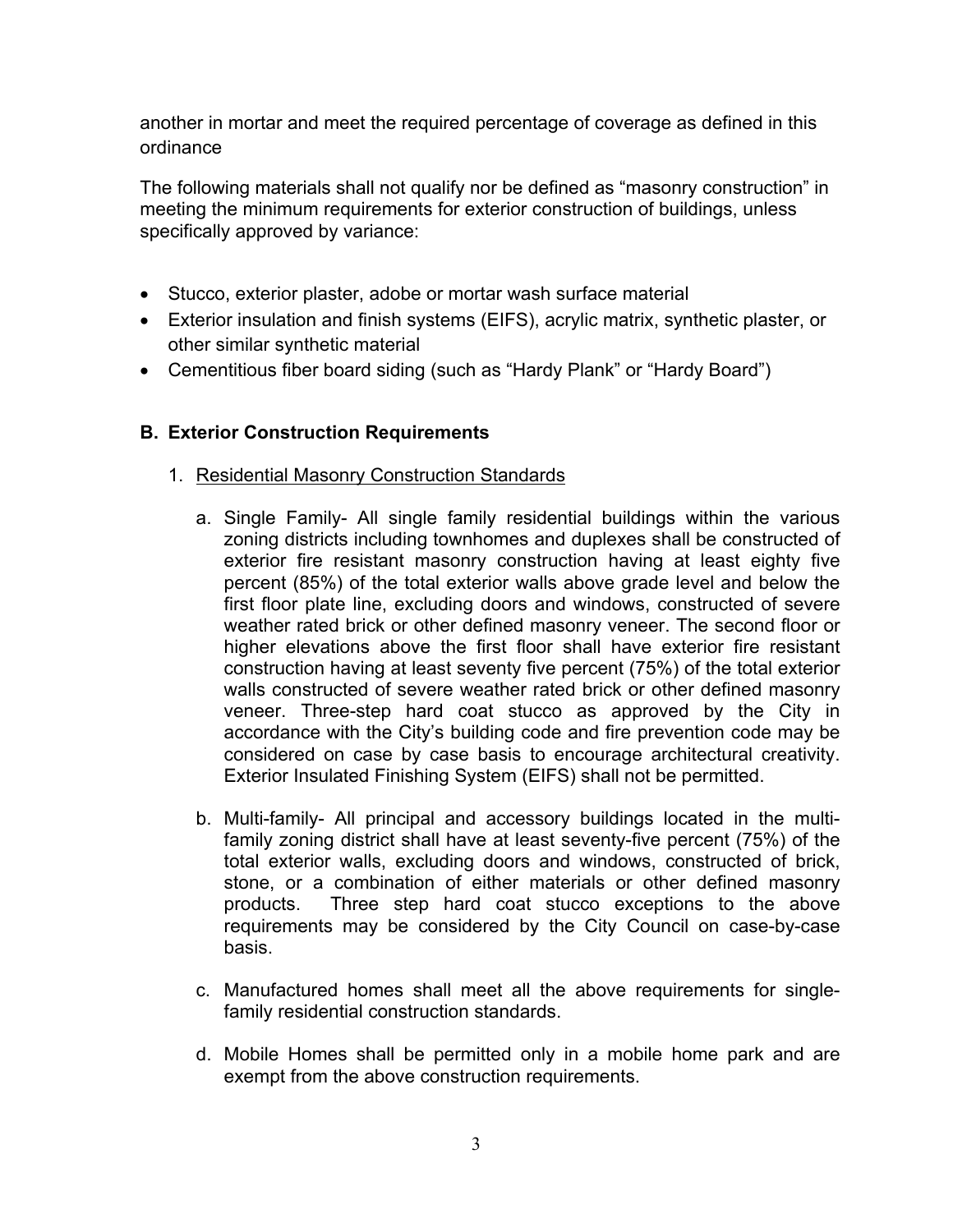- e. Accessory buildings shall adhere to the following standards:
	- 1) Accessory buildings one hundred twenty (120) square feet or less are excluded from the *construction standards* for residential construction.
	- 2) All accessory buildings, larger than one hundred twenty (120) square feet, in residential districts shall meet all requirements of this Ordinance.
- f. Barns shall adhere to the following standards:
	- 1) Metal barns/structures are not allowed on lots and tracts of less than three (3) acres.
	- 2) The use of exposed metal exterior walls and finishes shall be allowed only for barns and agricultural structures in the agricultural zoning district for lots and tracts three (3) acres and larger.
	- 3) Any temporary storage buildings/containers located on residential property for greater than 30 days, shall be brought up to construction material standards in accordance with this ordinance.

## 2. Non-Residential Construction Standards

The following standards apply to all new non-residential building construction and any building expansion of 50% or more in floor area or a significant change in use of the building from one occupancy to another occupancy in accordance with the established building codes:

- a. All non-residential buildings shall be constructed of exterior fire-resistant construction having at least eighty percent (80%) of the total exterior walls excluding doors and windows, constructed of severe weather rated brick, stone, split faced concrete textured surface block or glass block wall construction or other defined masonry product, in accordance with the City's building code and fire prevention code.
- a. Building front and side facades or any portion that has exposure to a public or private street, residential zoning districts, or any public exposure, including parking lot exposure for pad sites and free standing buildings, shall be constructed entirely (100%) of severe weather rated stone, brick, or glass wall construction or other defined masonry product . Strict adherence to this rule shall not be such as to prevent architectural creativity. Other materials or a combination of severe weather rated brick, stone and other masonry materials may be considered based on architectural creativity by the City Council.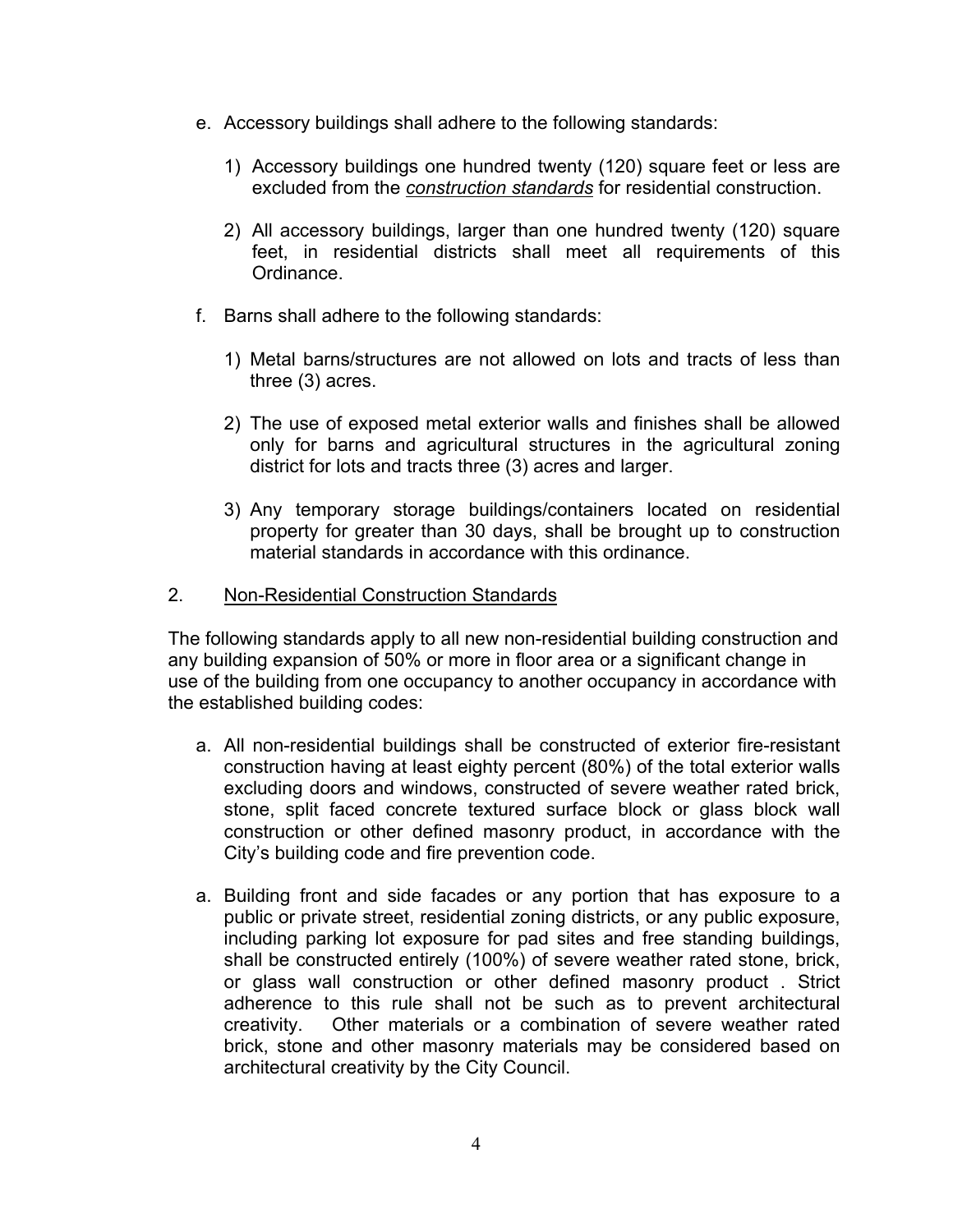- c. Each building elevation shall provide architectural features such as columns, reveals and articulations to break up long facades exceeding 50 feet.
- d. Exposed concrete, smooth surface concrete block, or metal finishes shall not be permitted in non residential zoning districts unless approved as part of the design by variance approval.
- e. EIFS shall generally be used as accent material for window head, sill or cornices around the building. EIFS shall not be permitted as a primary building material. EIFS shall only be allowed above the first eight (8) feet of elevation.
- f. Carports constructed entirely out of metal are not permitted. Carports shall be compatible in design and material with the main structure.
- g. Requirements for Large Industrial Buildings:

| 0-50,000 sq.ft.       | 75% masonry veneer                    |
|-----------------------|---------------------------------------|
| 50,001-100,000 sq.ft. | 50% masonry veneer                    |
| 100,001 and larger    | 25% masonry veneer on front           |
|                       | façade and side façade if siding on a |
|                       | public street                         |

4**.** Service Area Design Requirements

 a. To reinforce the professional image of each development site, all service areas and mechanical equipment, noise and odors shall be located at the rear of the property and screened from views using walls, berms, shrubs, trees and/or a combination of materials.

 b. The dumpster shall be screened with a masonry wall compatible in material and color with the primary building.

 c. Unless otherwise noted, the screening requirement shall be masonry screening compatible with the primary building material. The following uses shall be screened:

- 1) Trash compactors and bins
- 2) Stored equipment or manufactured items
- 3) Storage tanks and pumps
- 4) Loading and truck service areas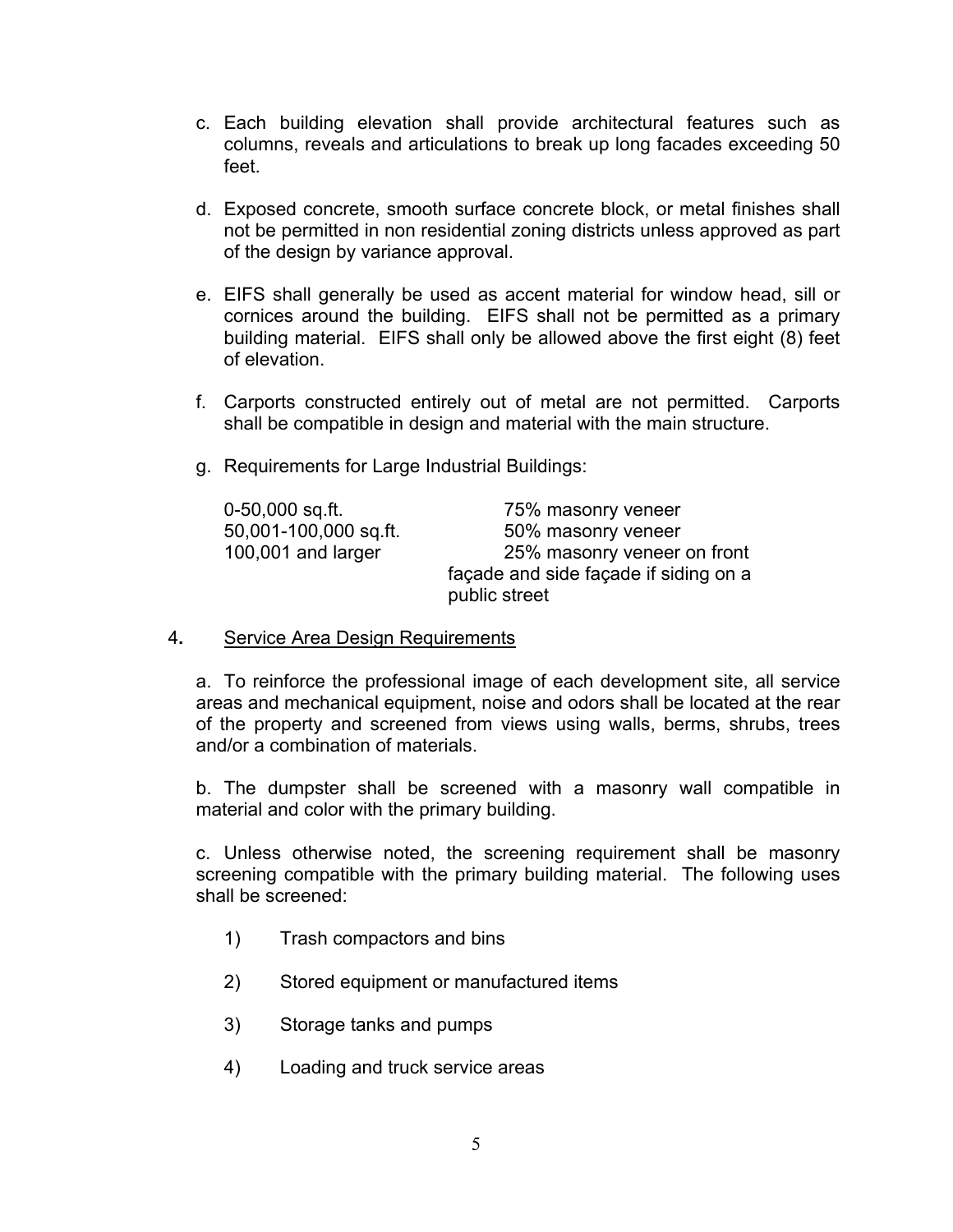5) Shipping and receiving dock doors must blend with the architecture of the building they serve and shall not front public streets.

## 5**.** Residential Screening Wall Requirement

a. Masonry screening walls shall be required in all residential subdivisions platted after the adoption of this ordinance with rear or side yards adjacent to arterial or collector streets identified on the Thoroughfare Plan.

 b. The screening walls shall be located within a ten-foot (10') wide landscape/screening wall easement adjacent to the street right-of-way.

 c. The screening walls shall be constructed of double wall brick or thin wall brick. Thin wall columns are to be spaced no greater than twelve feet (12') on center. The brick shall be clay-fired brick of natural colors.

 d. A combination of brick or stone masonry and decorative metal/iron wall with brick or stone detailing may be used to create a change in plane or texture at locations adjacent to the side yards in front of the building line. Columns shall be constructed of brick or stone and centered no more than twenty-five feet (25') on center. Metal tubing may be painted with epoxy paint, the color of which to be approved by the City.

 e. Required wall heights, measured at the spans between columns, shall be a minimum of six feet (6') in height and a maximum of eight feet (8') in height from natural grade.

 f. All screening wall plans and details shall be approved and sealed by a licensed civil or structural engineer

 g. The screening wall shall be constructed and completed prior to the release of any building permits within the subdivision. If screening wall construction is under way at the time of final acceptance of the infrastructure, then ten percent (10%) of the building permits may be released by the City Manager or his designee.

#### 6. Special Districts Design Requirements

Special Districts are created in conjunction with the base zoning districts such as a historic downtown or a new town center. These districts are created to promote special design standards to transform the area into a historic focal point of the City with the character of a small Texas town of the early 1900's; or to create a new mixed use town center. The additional standards set forth in these districts will ensure design consistency in both the redevelopment of existing structures and in new developments. A greater development intensity is usually permitted as a result of the coordinated review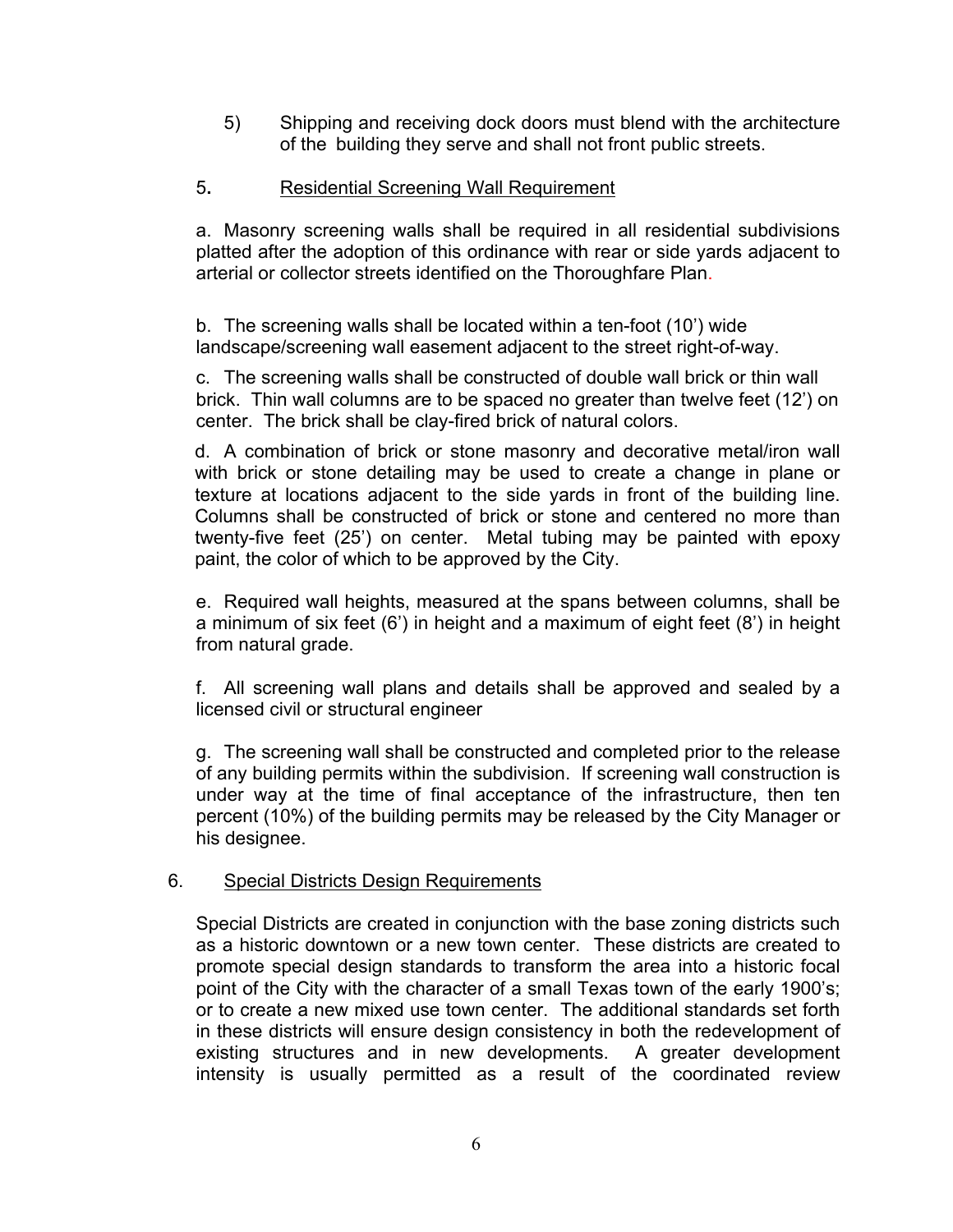requirements and special development standards. The following additional standards are required in the Special Design Districts:

Sidewalks- All sidewalks on the main thoroughfares shall be a minimum of 6 feet in width and shall be constructed of brick pavers in the same design, pattern and color designated by the City. Properties with existing concrete sidewalks shall upgrade the sidewalk with brick pavers in the manner described above when any building additions are proposed or when remodeling existing buildings at a cost of twenty-five percent (25%) or more of the appraised value as determined by the Appraisal District. Sidewalks in the Neighborhood streets within the district shall be six feet (6') in width and constructed of concrete with a two-foot (2') wide band of pavers spaced every ten feet (10'). Paver's band shall resemble the brick paver sidewalks along the main thoroughfares.

Driveways- A ten-foot (10') band of pavers, consistent in color and design with the approved specifications, shall be provided in crosswalks and entry drives.

Signs- Sign material shall consist of a brick sign wall and cast stone cap and sign panel. Individual letters shall be pin mounted or carved into the stone. Color and material shall be specified in a detail provided by the City.

Fences- Wood fences are prohibited in Special Districts. All fencing and walls shall be of brick, stone, or ornamental metal with evergreen landscaping or a combination thereof. The screening wall requirements shall be in accordance with the provisions of this Ordinance

Columns- A solid three-foot (3') evergreen hedge and brick columns with stone caps shall screen all parking adjacent to streets, thirty feet (30') on center, in accordance with specifications approved by the City.

#### 7. VARIANCES

Exceptions to this ordinance requirements may be considered by the Zoning Board of Adjustment or the City Council, as applicable, based only on the following:

- **Architectural design and creativity.**
- **Compatibility with surrounding developed properties.**
- Architectural variances may be considered for, but not limited to, Queen Anne, Victorian, English Tudor, Italian Villa, or Log designs.

The City Council, upon application duly filed by the applicant and after the public hearing, may grant a variance from the terms of this ordinance and the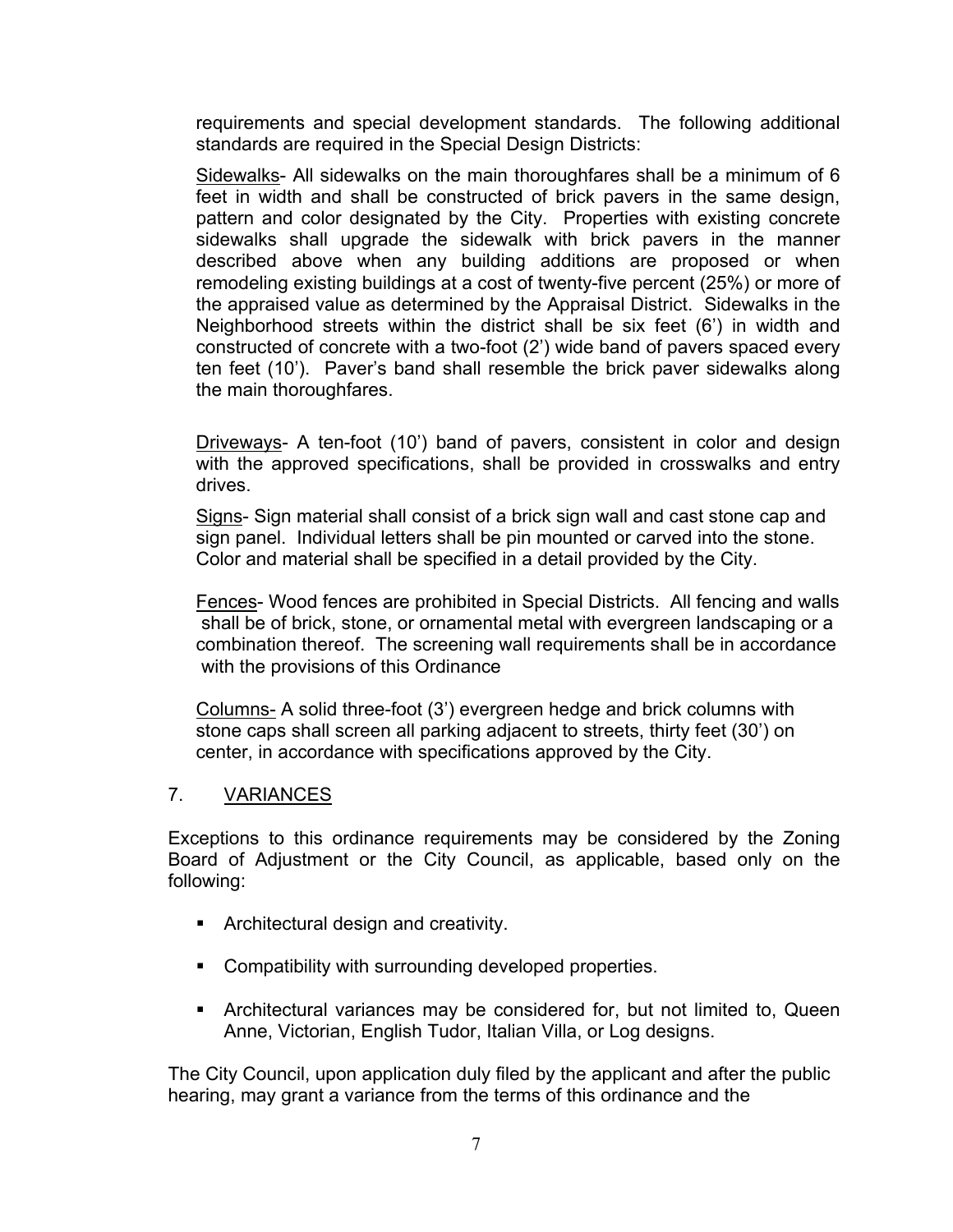requirements set forth herein up on affirmative vote of the majority of the city council members present and voting on such variances. The application for a variance shall set forth in specific language the grounds or reasons upon which such a variance request is being made.

In granting any variance, the City Council shall determine that a literal enforcement of the regulations will create an unnecessary hardship or practical difficulty on the applicant, that the situation causing the unnecessary hardship or practical difficulty is unique to the affected property and is not self imposed, that the variance will not injure and will be wholly compatible with the use and permitted development of adjacent properties, and that the granting of the variance will be in harmony with the spirit and purpose of the ordinance.

The terms and conditions of the variance, if granted, shall be noted in the minutes of the meeting or be adopted by a resolution of the City Council. In the event that a variance application is denied by the City Council, no other variance of like kind shall be considered or acted upon by the City Council upon the same building or proposed building for a period of six (6) months subsequent to said denial.

#### NOTICE REQUIREMENT

The notice requirement for variances to this ordinance shall be the same as the notice of a zoning change within the jurisdiction in accordance with the Local Government Code, Section 212.

#### APPLICATION FEE

At the time the variance application is filed with the City Secretary, the applicant shall pay a fee of \$500 to defray costs of handling and processing the application and this fee shall not be refundable regardless of the disposition of the application.

#### NONCONFORMING BUILDINGS

Where a lawful building exist at the effective date of the adoption or amendment of this ordinance and said building could not be built under the terms of this ordinance, it may continue so long as it remains lawful, subject to the following provisions:

- a. Such a building may not be enlarged by more than 25 percent (25%) of its existing foundation footprint unless the entire building is brought into conformity of this ordinance
- b. The exterior walls of such a building may not be modified, altered, or enlarged in a way which increases its nonconformity unless the modification, alteration, or enlargement is in conformity with the provisions of this ordinance.